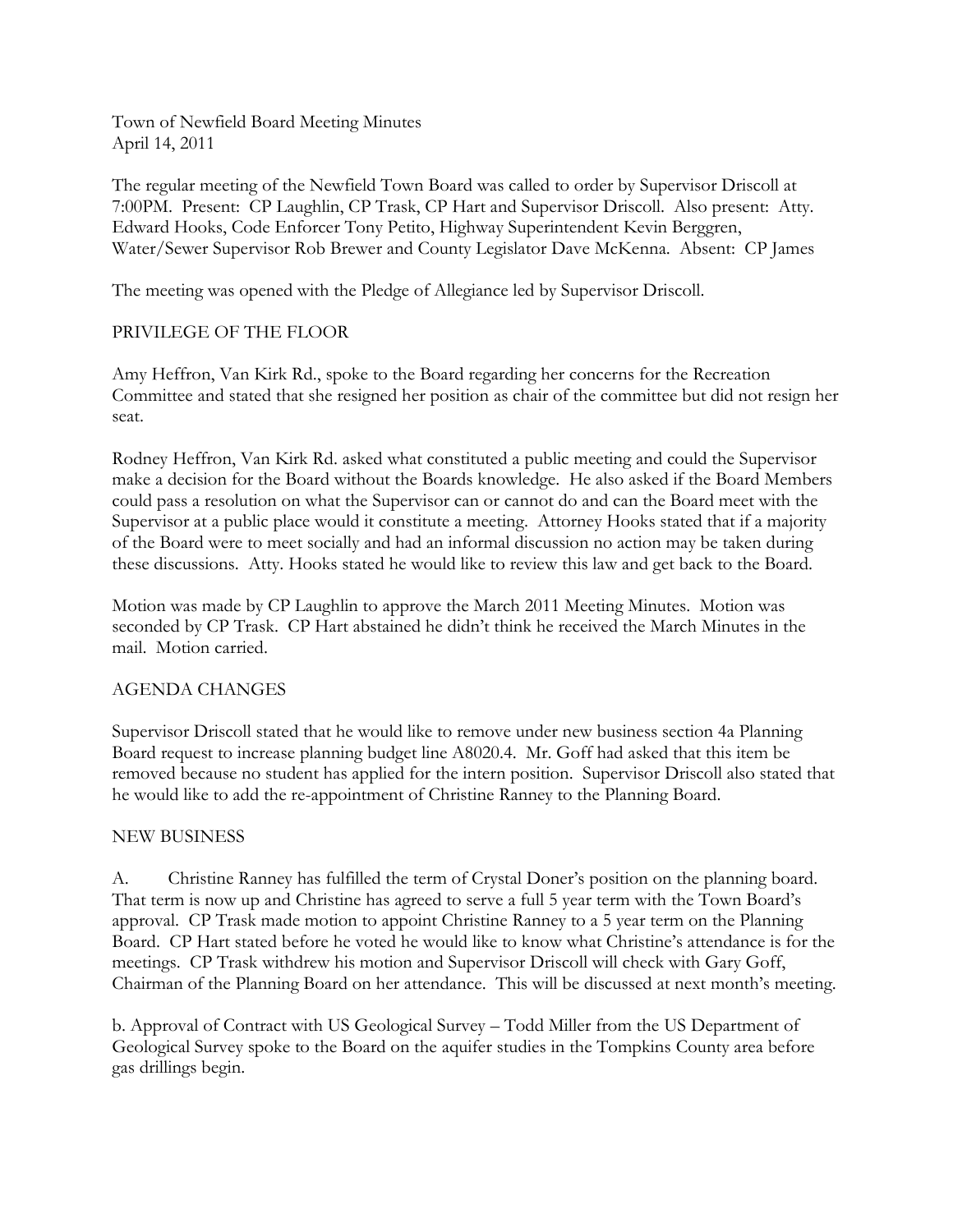Town of Newfield Board Meeting Minutes April 14, 2011 Page: 2

Supervisor Driscoll reviewed the contract between the U.S. Geological Survey and the Town of Newfield with the Board. He stated the following amounts shall be contributed to cover all the cost of the necessary field and analytical work directly related to this program. 2(a) \$36,393.00 by the party of the first part , U.S. Geological Survey, during the period of April 2, 2011 to March 31, 2017 and 2(b) \$84,634.00 By the party of the second part , Town of Newfield, during the period April , 2011 to March 31, 2017. All field and analytical work of either party pertaining to this program shall be open to the inspection of the other party, and if the work is not being carried on in a mutually satisfactory manner, either party may terminate this agreement upon 60 days written notice to the other party. The maps, records or reports resulting from this program shall be made available to the public as promptly as possible.

Upon review of the contract motion was made by CP Laughlin to approve the signing of the contract between the Town of Newfield and the USGS. Motion was seconded by CP Hart. All approved.

Financial Statements – Supervisor Driscoll stated that the First Quarter Financial Statements were given to Board in their packets. They will be reviewed and discussed at the Work Session on the  $28^{\text{th}}$ .

Motion was made by CP Trask to approve the payment of the April Monthly Bills. Motion was seconded by CP Laughlin. All approved.

| General Fund totaling     | \$9,819.65                |
|---------------------------|---------------------------|
| Highway Fund totaling     | \$35,596.65               |
| Recreation Fund totaling  | \$2,440.16                |
| Sewer Fund totaling       | 582.99<br><sup>\$</sup>   |
| Street Light Fund         | 1,273.21<br><sup>SS</sup> |
| Water District 1 totaling | 394.09<br><sup>\$</sup>   |
| Water District 2 totaling | \$1,398.41                |

## REPORTS

Supervisor – Supervisor Driscoll stated that Tina Winstead asked him to participate in the time line capsule that will be closed at the Old Home Days celebration. He agreed to do that.

Highway – Highway Superintendent stated that the highway crew was still working on cleaning up after the winter . All personnel issues were taken care of.

Water/Sewer – Water/Sewer Supervisor Rob Brewer stated that all is fine in the Water/Sewer Dept.

Code Enforcer – Code Enforcer Tony Petito reported on the 2 cases he is doing final inspections on. Mr. Petito also stated he had 3 complaints since January and feels the Board should review the Local Law and consider a different way to enforce this law. The Board will discuss this at a work session in 2-3 months.